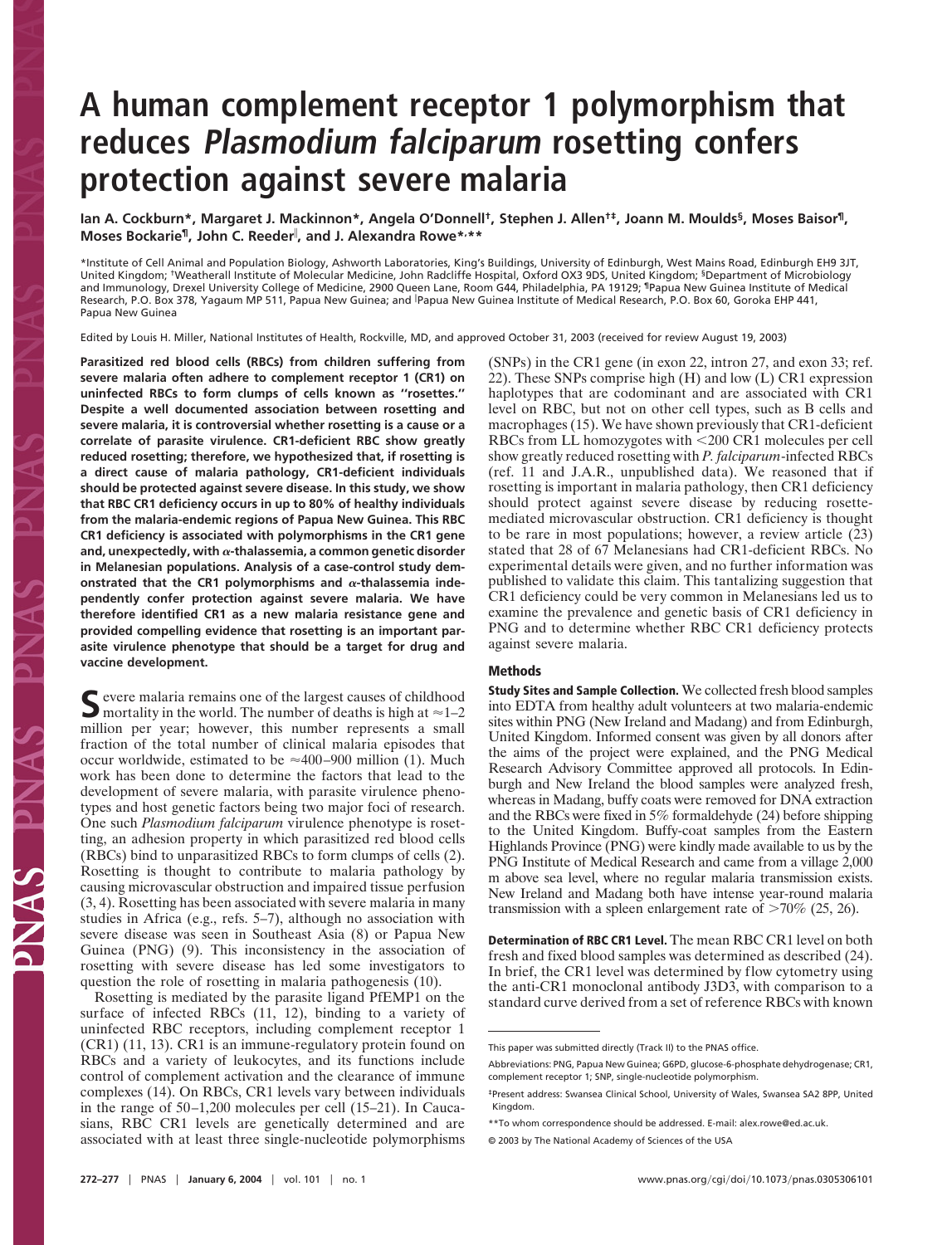CR1 levels. The reference RBCs used to establish the assay had their CR1 expression initially determined by the use of 125Ilabeled antibody and Scatchard analysis to determine the number of antigenic sites per cell, controlling for the number of antibody-binding sites per CR1 molecule (24). We have shown that fresh and fixed RBC samples are similar and that CR1 level can be assessed accurately on fixed RBCs provided that the reference RBCs used to generate the standard curve are fixed in the same manner (24).

**DNA Extraction and Genotyping.** DNA was extracted from buffy coats by using the Nucleon BACC I kit (Amersham Pharmacia Life Science). Samples were genotyped for three SNPs in the CR1 gene at nucleotide 3650 in exon 22, a *Hin*dIII restriction fragment length polymorphism in intron 27, and at nucleotide 5507 in exon 33 by PCR and restriction digest as described (22).  $\alpha$ -Thalassemia genotyping for the  $-\alpha^{3.7}$  and  $-\alpha^{4.2}$  deletions was done by multiplex PCR according to the method of Chong *et al.* (27). Southeast Asian ovalocytosis genotype was determined by PCR as described (28). DNA samples for the case-control study were as described (29, 30) and were amplified by primerextension preamplification (31) before CR1 genotyping.  $\alpha$ -Thalassemia genotyping for the case-control study was carried out by Southern blotting (29).

**Determination of Glucose-6-phosphate Dehydrogenase (G6PD) Deficiency.** Whole-blood samples from Madang and New Ireland were screened for G6PD deficiency by using Sigma Procedure no. 400 (Sigma).

**Statistical Analysis.** Statistical tests for differences in RBC CR1 levels between populations, between CR1 genotypes, and between  $\alpha$ -thalassemia genotypes were performed by using multiway ANOVA and *F* tests in the statistical package SAS (SAS Institute, Cary, NC). Further analyses were performed to test for population differences in the frequencies of the CR1 alleles and  $\alpha$ -thalassemia genotype by using the  $\chi^2$  test or Fisher's exact test when the numbers of observations per cell were small. Odds ratios for the protective effects of genotypes in the case-control study were derived by logistic regression analysis in SAS. Data were analyzed by using both conditional and unconditional logistic regression; conditional logistic regression allows for matching of case-control pairs and maximizes power. However, because CR1 genotyping was not carried out in pairs, information was unnecessarily lost by using conditional logistic regression, and so results from unconditional analyses were used. This choice made no difference in the outcome of the analysis, nor did the fitting of ethnic groups in the model make a difference in the outcome.

## **Results**

We measured the RBC CR1 levels of healthy adult volunteers from two highly malarious regions of PNG (Madang and New Ireland) and from a control Caucasian population from Edinburgh, United Kingdom. CR1 levels in Edinburgh varied between individuals in the range of 235–1,181 molecules per cell, with a mean of 786 (Fig. 1*a*). These results are similar to CR1 levels described in other Caucasian populations (Table 1), showing that our assay for CR1 (24) is similar to those used previously. In PNG, CR1 levels were significantly lower than in Edinburgh (Fig.  $1a, P < 0.001$ ), with 79% of individuals in Madang and 55% of individuals in New Ireland having fewer than 200 CR1 molecules per cell. The mean RBC CR1 levels in Madang and New Ireland are the lowest in the world (Table 1). These results indicate that, in malarious regions of PNG, CR1 deficiency is extremely common and could therefore play a major role in influencing susceptibility to severe malaria.

To ascertain whether RBC CR1 levels in Melanesians are genetically determined, we studied the three SNPs in the CR1

gene that have been associated with CR1 expression levels in Caucasians (22). The CR1 exon 22 SNP  $(A/G$  at nucleotide 3650) showed the strongest association with RBC CR1 level in all three populations; therefore, only exon 22 data are shown. At all three study sites the exon 22 genotype had a highly significant effect on RBC CR1 level, with carriers of the G3650 low (L) expression allele having significantly lower CR1 levels than HH individuals (Fig. 1 *b–d, F*<sub>2,96</sub> = 50, *P* < 0.001). The RBC CR1 levels of HL individuals were intermediate between those of HH and LL individuals, as expected for codominant alleles. The frequency of the CR1 L allele in the malarious regions of PNG is the highest described in the world to date (Table 1, significantly different to Edinburgh,  $\chi^2 > 6$ ,  $P < 0.01$ ). DNA samples were also studied from the nonmalarious Eastern Highlands Province of PNG, and the frequency of the L allele was found to be significantly lower than in the malarious regions (Table 1,  $\chi^2$  =  $8.1, P < 0.01$ ). This may indicate selection for the L allele in areas with high malaria mortality, although other explanations cannot be excluded. The data above indicate that RBC CR1 levels in Melanesians are associated with polymorphisms in the CR1 gene. However, even when matched for exon 22 genotype, CR1 expression levels in Edinburgh, Madang, and New Ireland remained significantly different from each other  $(F_{2,96} = 66.0,$  $P < 0.001$ ). For example, the CR1 levels of HH individuals from PNG are lower than those of HH individuals from Edinburgh (Fig. 1 *b*–*d*), suggesting that additional factors influence CR1 levels in Melanesians.

We investigated whether other RBC polymorphisms that occur commonly in PNG such as ovalocytosis (30), G6PD deficiency (32), and  $\alpha$ -thalassemia (32) could affect RBC CR1 levels.  $\alpha$ -Thalassemia occurred in 89% of individuals in Madang and in 23% of individuals in New Ireland. At both sites, individuals with one or more  $\alpha$ -thalassemia mutations had RBC CR1 levels significantly lower than those of nonthalassemic individuals (Fig. 2 *a* and *b*,  $F_{1,111} = 12.4$ ,  $P \le$ 0.001). The effect of  $\alpha$ -thalassemia genotype on RBC CR1 level was independent of the CR1 exon 22 polymorphism, because both genotypes were statistically significant when simultaneously included in the analysis  $(F_{2,110} = 10, P \le 0.001$ for  $\alpha$ -thalassemia genotype;  $F_{2,110} = 44, P < 0.001$  for exon 22 genotype). Thus, an individual's RBC CR1 level depends on both their CR1 exon 22 genotype and their  $\alpha$ -globin genotype (Fig. 2*c*). Significant population differences still remained after including  $\alpha$ -thalassemia and CR1 exon 22 genotype in the statistical model, suggesting that additional factors that influence RBC CR1 levels in Melanesians are undetected. Ovalocytosis and G6PD deficiency occurred in up to 15% of individuals in Madang and New Ireland and were not associated with RBC CR1 level (ovalocytosis,  $F_{1,115} = 0.2, P > 0.10;$ G6PD deficiency,  $F_{1,115} = 1.8, P > 0.10$ .

To determine whether the low CR1 levels in PNG influence susceptibility to severe malaria, we studied DNA samples from a case-control study carried out in Madang. These samples have been used previously to show that  $\alpha$ -thalassemia and ovalocytosis confer protection against severe malaria (29, 30). One hundred eighty severe malaria cases and 179 community controls (matched for age, sex, ethnicity, season, and residential location) were genotyped for the CR1 exon 22 polymorphism. The data were analyzed by logistic regression, incorporating the previously identified protective factors of ovalocytosis (30) and  $\alpha$ -thalassemia (29) into the model. We found that HL individuals for the CR1 exon 22 polymorphism were significantly protected against severe malaria (odds ratio,  $0.33$ ;  $P =$ 0.01; Table 2). The protective effect of the HL genotype was most prominent when present on a homozygous  $\alpha$ -thalassemia background (odds ratio, 0.13; 95% confidence intervals, 0.02–0.67;  $P =$ 0.005). In contrast, HH/normal  $\alpha$ -globin individuals, who would be expected to have the highest CR1 levels (Figs. 1 and 2), were most at risk of severe malaria, with this genotype being found in seven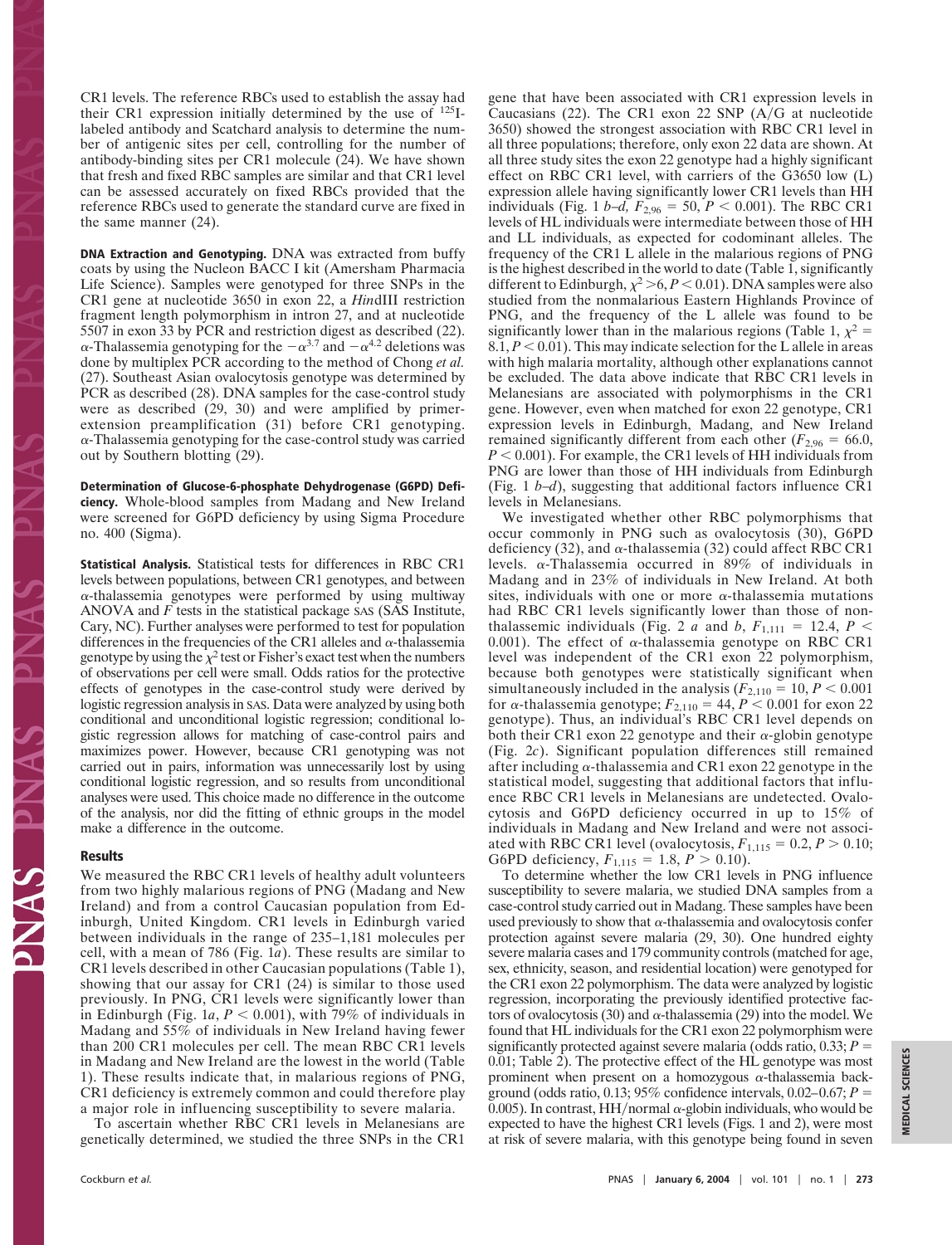

**Fig. 1.** RBC CR1 deficiency is common in Melanesians and is associated with SNPs in the CR1 gene. (*a*) RBC CR1 levels in Edinburgh (United Kingdom), Madang (PNG), and New Ireland (PNG). Each point represents the mean RBC CR1 level of a single individual in molecules per cell. SD, standard deviation. (*b*–*d*) RBC CR1 levels in relation to CR1 genotype based on typing at the n3650 polymorphism in exon 22. H, high-expression allele; L, low-expression allele; na, not applicable.

severe cases but no controls ( $P = 0.015$  by Fisher's exact test). When the cases were subdivided into different severe malaria syndromes, the odds ratios for the HL genotype were reduced for severe anemia and cerebral malaria but not for other forms of severe malaria (a pool of metabolic complications, Table 2). The odds ratios for the LL genotype were also reduced for all severe malaria cases, severe anemia, and cerebral malaria but did not reach statistical significance (Table 2).

| Table 1. RBC CR1 levels and frequency of the CR1 low-expression (L) allele in different populations |  |  |
|-----------------------------------------------------------------------------------------------------|--|--|
|-----------------------------------------------------------------------------------------------------|--|--|

|                                               |            | Mean RBC CR1 in molecules | Gene frequency of |            |
|-----------------------------------------------|------------|---------------------------|-------------------|------------|
| Population                                    | No. tested | per cell (range)          | the CR1 L allele  | Ref.       |
| Edinburgh, U.K.                               | 31         | 786 (235-1181)            | 0.23              | This study |
| New Ireland (PNG)*                            | 47         | 253 (40-839)              | 0.73              | This study |
| Madang (PNG)*                                 | 96         | 124 (0-439)               | 0.60              | This study |
| Eastern Highlands Province (PNG) <sup>+</sup> | 17         | ND.                       | 0.41              | This study |
| United Kingdom                                | 60         | 624 (119-1220)            | 0.27              | 16         |
| France                                        | 84         | 613 (161-712)             | 0.21              | 17         |
| African Americans                             | 54         | 635 (158-1023)            | 0.25              | 19         |
| <b>Caucasian Americans</b>                    | 53         | 547 (89-1166)             | 0.25              | 19         |
| India                                         | 48         | 648 (140-1294)            | 0.23              | 18         |
| Mali                                          | 149        | 415 (58-1032)             | 0.14              | 21         |
| China                                         | 100        | 446 (27-1039)             | 0.28              | 20         |
| Thailand                                      | 30         | ND                        | 0.52              | 36         |

The L allele is associated with low RBC CR1 levels in all populations studied to date, except for Africans or African Americans (19, 21). ND, not determined.

\*Sites in PNG with intense malaria transmission.

†Site in PNG with no regular malaria transmission.

TA C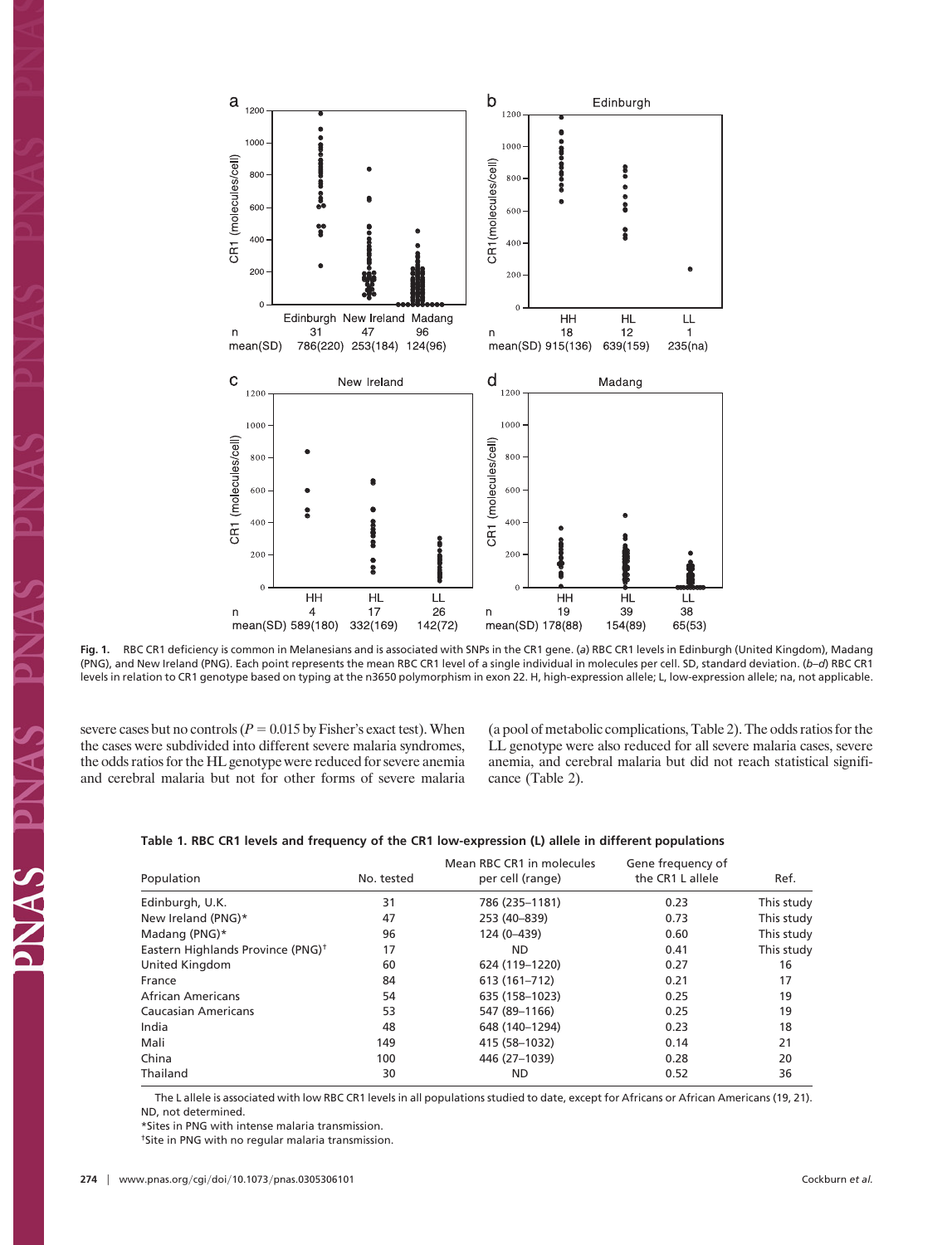

Fig. 2. RBC CR1 deficiency in Melanesians is associated with  $\alpha$ -thalassemia. (*a* and *b*) RBC CR1 level in relation to  $\alpha$ -thalassemia genotype. Thalassemia genotypes are the following:  $-\alpha/\alpha\alpha$ , heterozygotes for the  $-\alpha^{4.2}$  deletion (32);  $-\alpha/\alpha$ , homozygotes for the  $-\alpha^{4.2}$  deletion; and  $\alpha\alpha/\alpha\alpha$ , normal  $\alpha$ -globin gene structure. Only one individual carried the  $-\alpha^{3.7}$  deletion (32); therefore, this case was excluded from the analysis. (*c*) The effect of  $\alpha$ -thalassemia and CR1 exon 22 genotype on RBC CR1 level are independent of each other. The mean CR1 level for the Madang population subdivided by CR1 genotype (n3650 polymorphism) and  $\alpha$ -thalassemia ( $-\alpha^{4.2}$  deletion) is shown, and standard errors are indicated. The HH/normal  $\alpha$ -globin genotype was not represented.

## **Discussion**

This study shows that RBC CR1 deficiency is extremely common in malaria-endemic regions of PNG and that polymorphisms associated with CR1 deficiency confer protection against severe malaria. As parasites invade and grow normally in both CR1 deficient normal (33) and thalassemic RBCs (34), the simplest interpretation of our findings is that these polymorphisms protect against severe malaria through CR1 deficiency bringing about reduced rosetting (11, 35). Positive selection of rosettereducing polymorphisms in a human population with high malaria mortality is strong evidence that CR1-mediated rosetting plays a causal role in the pathogenesis of severe malaria.

The case-control study results shown here indicate that heterozygotes for the CR1 low-expression allele (HL) are significantly protected from severe malaria, whereas homozygotes (LL) have a reduced odds ratio, but this reduction does not reach statistical significance. It is unclear whether the difference between the levels of protection provided by the HL and LL genotypes is genuine, and a larger sample size would be required to resolve this issue. The only previous small study of CR1 polymorphisms and malaria suggested that the LL genotype is a risk factor for severe malaria in Thai adults (36). In Southeast Asia, severe malaria in characterized mainly by metabolic disturbances and multiorgan failure (37) rather than by severe anemia and cerebral malaria, which occur commonly in children

| Table 2. The effect of the L allele on susceptibility to severe malaria |  |
|-------------------------------------------------------------------------|--|
|-------------------------------------------------------------------------|--|

|          | Severe malaria cases, | Community controls,               | Adjusted odds ratio |         |
|----------|-----------------------|-----------------------------------|---------------------|---------|
| Genotype | $n (\%)$              | $n (\%)$                          | (95% CI)*           | P value |
|          |                       | All severe cases                  |                     |         |
|          | $n = 180$             | $n = 178$                         |                     |         |
| HH       | 21 (12)               | 9(5)                              | 1                   |         |
| HL.      | 57 (32)               | 81 (46)                           | $0.33(0.14 - 0.77)$ | 0.01    |
| LL       | 102 (56)              | 88 (49)                           | $0.55(0.24 - 1.28)$ | 0.16    |
|          |                       | Severe anemia                     |                     |         |
|          | $n = 113$             | $n = 109$                         |                     |         |
| HH       | 15 (13)               | 5(5)                              | 1                   |         |
| HL.      | 34 (30)               | 45 (41)                           | $0.30(0.10 - 0.93)$ | 0.04    |
| LL.      | 64 (57)               | 59 (54)                           | $0.46(0.15 - 1.40)$ | 0.17    |
|          |                       | Cerebral malaria                  |                     |         |
|          | $n = 45$              | $n = 46$                          |                     |         |
| HH       | 4(9)                  | 2(4)                              | 1                   |         |
| HL.      | 15 (33)               | 21 (46)                           | $0.40(0.06 - 2.50)$ | 0.33    |
| LL       | 26 (58)               | 23 (50)                           | $0.60(0.10-3.69)$   | 0.55    |
|          |                       | Other severe malaria <sup>†</sup> |                     |         |
|          | $n = 58$              | $n = 58$                          |                     |         |
| HH.      | 5(9)                  | 6(10)                             | 1                   |         |
| HL.      | 18 (31)               | 25 (43)                           | $1.18(0.29 - 4.79)$ | 0.82    |
| LL       | 35 (60)               | 27 (47)                           | $2.23(0.56 - 8.87)$ | 0.26    |

\*Odds ratios for the HL and LL genotypes are calculated in relation to the HH genotype after adjusting for the potential confounding factors ovalocytosis and  $\alpha$ -thalassemia. CI, confidence intervals.

†Hypoglycemia, acidosis (low plasma bicarbonate), and hyperlactatemia; the odds ratios were similar for all three syndromes when analyzed separately.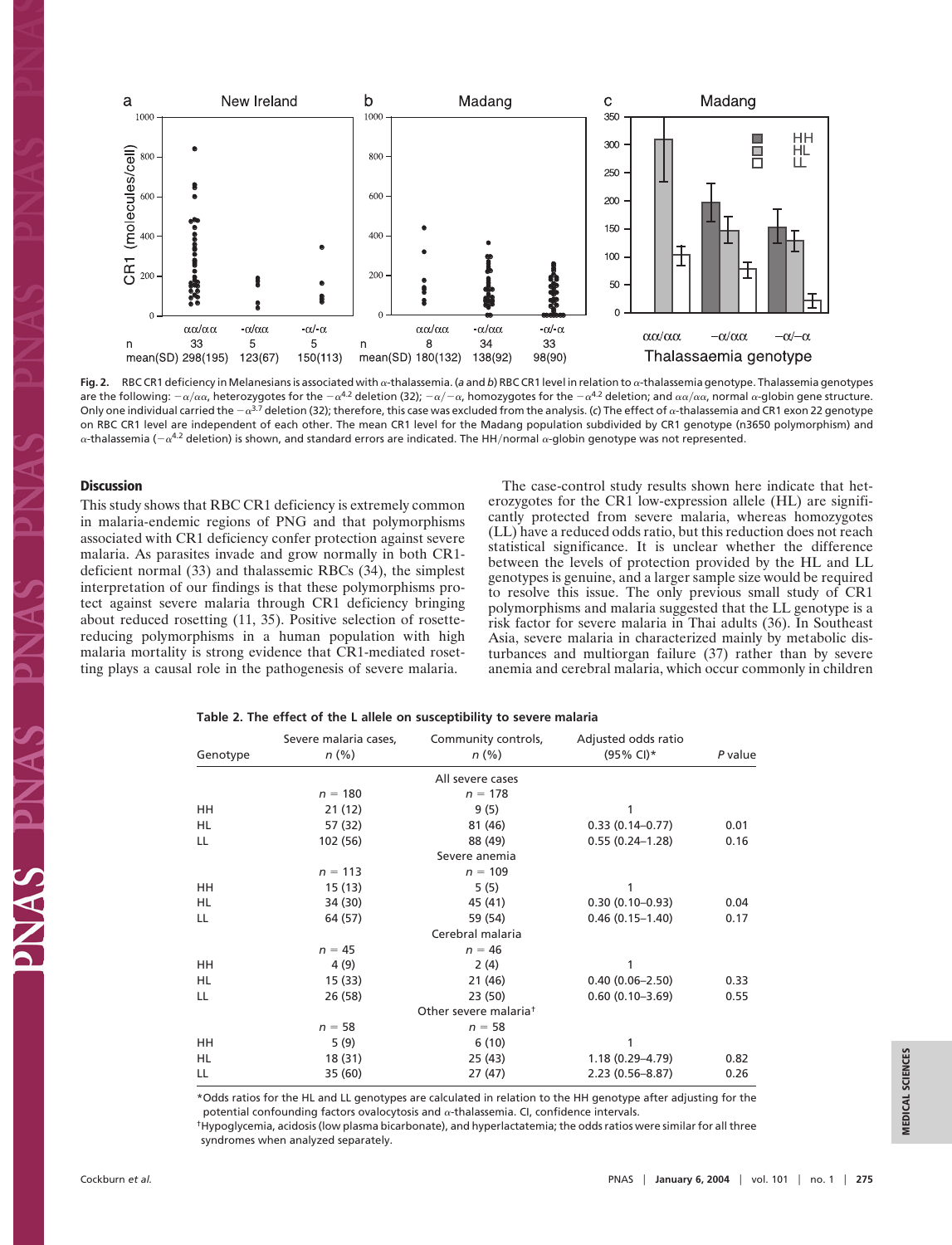in PNG (38). Our data for the small subgroup of children with metabolic forms of severe malaria indicated a trend toward increased risk for LL individuals. It is possible that the L allele protects against the forms of severe malaria caused by microvascular obstruction and RBC damage (by means of reduced rosetting), but it increases risk for other syndromes with different pathological mechanisms, such as multiorgan failure and metabolic disturbances (39).

The results shown here linking RBC CR1 expression to  $\alpha$ -thalassemia are striking. Although the protective effect of this disorder is well known (25, 29), the mechanism is debated (40). Parasite growth is unimpaired in thalassemic cells (34), so investigators have sought explanations based on reduced cytoadherence (41) or enhanced immune recognition (42). Carlson *et al.* (35) showed a large reduction in rosetting with thalassemic RBCs. They argued that this could be a result of microcytosis, because thalassemic cells have  $\approx 15\%$  less surface area than normal RBCs (42). However, thalassemic RBCs formed rosettes less well than microcytic RBCs with normal hemoglobin (35). Microcytosis is insufficient to explain the reduction in RBC CR1, which is  $\approx$  50% lower in thalassemic individuals than in those with normal  $\alpha$ -globin (Fig. 2*c*). The mechanism responsible for low CR1 on thalassemic RBCs is unclear. CR1 is preferentially lost in vesicles from the cell surface as RBCs age or become ATP-depleted (43, 44). It is possible that biochemical abnormalities in thalassemic RBCs promote a similar process that would reduce their CR1 level.

The high prevalence of CR1 deficiency in Southeast Asia and PNG could explain why rosetting is not associated with malaria severity in this region (8, 9). Rosetting is greatly reduced in CR1-deficient RBCs, but some small rosettes still form in *in vitro* cultures, presumably by using other RBC receptors such as the A or B blood group sugars (45). These small and weak rosettes are unlikely to withstand the sheer forces encountered in the

- 1. Breman, J. G. (2001) *Am. J. Trop. Med. Hyg.* **64,** 1–11.
- 2. David, P. H., Handunnetti, S. M., Leech, J. H., Gamage, P. & Mendis, K. N. (1988) *Am. J. Trop. Med. Hyg.* **38,** 289–297.
- 3. Kaul, D. K., Roth, E. F. J., Nagel, R. L., Howard, R. J. & Handunnetti, S. M. (1991) *Blood* **78,** 812–819.
- 4. Nash, G. B., Cooke, B. M., Carlson, J. & Wahlgren, M. (1992) *Br. J. Haematol.* **82,** 757–763.
- 5. Carlson, J., Helmby, H., Hill, A. V., Brewster, D., Greenwood, B. M. & Wahlgren, M. (1990) *Lancet* **336,** 1457–1460.
- 6. Rowe, A., Obeiro, J., Newbold, C. I. & Marsh, K. (1995) *Infect. Immun.* **63,** 2323–2326.
- 7. Ringwald, P., Peyron, F., Lepers, J. P., Rabarison, P., Rakotomalala, C., Razanamparany, M., Rabodonirina, M., Roux, J. & Le Bras, J. (1993) *Infect. Immun.* **61,** 5198–5204.
- 8. Ho, M., Davis, T. M., Silamut, K., Bunnag, D. & White, N. J. (1991) *Infect. Immun.* **59,** 2135–2139.
- 9. al-Yaman, F., Genton, B., Mokela, D., Raiko, A., Kati, S., Rogerson, S., Reeder, J. & Alpers, M. (1995) *Trans. R. Soc. Trop. Med. Hyg.* **89,** 55–58.
- 10. Miller, L. H., Baruch, D. I., Marsh, K. & Doumbo, O. K. (2002) *Nature* **415,** 673–679.
- 11. Rowe, J. A., Moulds, J. M., Newbold, C. I. & Miller, L. H. (1997) *Nature* **388,** 292–295.
- 12. Chen, Q., Barragan, A., Fernandez, V., Sundstrom, A., Schlichtherle, M., Sahlen, A., Carlson, J., Datta, S. & Wahlgren, M. (1998) *J. Exp. Med.* **187,** 15–23.
- 13. Rowe, J. A., Rogerson, S. J., Raza, A., Moulds, J. M., Kazatchkine, M. D., Marsh, K., Newbold, C. I., Atkinson, J. P. & Miller, L. H. (2000) *J. Immunol.* **165,** 6341–6346.
- 14. Ahearn, J. M. & Fearon, D. T. (1989) *Adv. Immunol.* **46,** 183–219.
- 15. Wilson, J. G., Murphy, E. E., Wong, W. W., Klickstein, L. B., Weis, J. H. & Feardon, D. T. (1986) *J. Exp. Med.* **164,** 50–59.
- 16. Moldenhauer, F., David, J., Fielder, A. H., Lachmann, P. J. & Walport, M. J. (1987) *Arthritis Rheum.* **30,** 961–966.
- 17. Cohen, J. H., Caudwell, V., Levi-Strauss, M., Bourgeois, P. & Kazatchkine, M. D. (1989) *Arthritis Rheum.* **32,** 393–397.
- 18. Kumar, A., Kumar, A., Sinha, S., Khandekar, P. S., Banerjee, K. & Srivastava, L. M. (1995) *Immunol. Cell Biol.* **73,** 457–462.

circulation *in vivo*. Therefore, many of the rosettes observed *in vitro* in Southeast Asia and PNG may not be physiologically relevant. In Africa, on the other hand, RBC CR1 deficiency does not appear to have been selected to high frequencies (19, 21). Instead, African populations possess other CR1 polymorphisms, such as the Knops blood group antigens that reach high frequencies in East and West Africa (ref. 46 and J.A.R. and J.M.M., unpublished data). Our initial DNA-based studies of these African CR1 polymorphisms have been complicated by a high level of genotype/phenotype mismatch  $(47)$ ; therefore, a prospective case-control study is underway to examine the effect of RBC CR1 phenotype on severe malaria in Africans. Clearly, the selective pressure of malaria has acted in different ways on the CR1 gene in diverse populations.

The results of this study have therapeutic implications. Case fatality rates for severe malaria are high, even in areas with intensive care facilities, so new approaches to treatment are urgently needed (48). Our findings indicate that therapies aimed at inhibiting CR1-mediated rosetting, such as soluble recombinant CR1 (49), could be of benefit in treating severe malaria. Alternatively, development of a vaccine against the parasite rosette-mediating ligand PfEMP1 (11) may prevent some cases of severe disease. The selective pressure of malaria on a major rosetting receptor indicated by our results strongly supports a direct role for CR1-mediated rosetting in the pathogenesis of severe disease and emphasizes that further research to develop rosette-inhibiting interventions should be a high priority.

We thank all the volunteers for donating blood for the study, Dr. E. Mackinnon for the collection of blood samples from New Ireland, and Professor David Weatherall and Professor John Clegg for permission to use the case-control samples. This work was funded by Wellcome Trust Grants 055167 and 067431 and by the United Kingdom Medical Research Council.

- 19. Herrera, A. H., Xiang, L., Martin, S. G., Lewis, J. & Wilson, J. G. (1998) *Clin. Immunol. Immunopathol.* **87,** 176–183.
- 20. Moulds, J. M., Brai, M., Cohen, J., Cortelazzo, A., Cuccia, M., Lin, M., Sadallah, S., Schifferli, J., Bala Subramanian, V., Truedsson, L., *et al.* (1998) *Exp. Clin. Immunogenet.* **15,** 291–294.
- 21. Rowe, J. A., Raza, A., Diallo, D. A., Baby, M., Poudiougo, B., Coulibaly, D., Cockburn, I. A., Middleton, J., Lyke, K. E., Plowe, C. V., *et al.* (2002) *Genes Immun.* **3,** 497–500.
- 22. Xiang, L., Rundles, J. R., Hamilton, D. R. & Wilson, J. G. (1999) *J. Immunol.* **163,** 4939–4945.
- 23. Molthan, L. (1983) *Med. Lab. Sci.* **40,** 59–63.
- 24. Cockburn, I. A., Donvito, B., Cohen, J. H. & Rowe, J. A. (2002) *J. Immunol. Methods* **271,** 59–64.
- 25. Flint, J., Hill, A. V., Bowden, D. K., Oppenheimer, S. J., Sill, P. R., Serjeantson, S. W., Bana, K. J., Bhatia, K., Alpers, M. P., Boyce, A. J., *et al.* (1986) *Nature* **321,** 744–750.
- 26. Cattani, J. A., Tulloch, J. L., Vrbova, H., Jolley, D., Gibson, F. D., Moir, J. S., Heywood, P. F., Alpers, M. P., Stevenson, A. & Clancy, R. (1986) *Am. J. Trop. Med. Hyg.* **35,** 3–15.
- 27. Chong, S. S., Boehm, C. D., Higgs, D. R. & Cutting, G. R. (2000) *Blood* **95,** 360–362.
- 28. Jarolim, P., Palek, J., Amato, D., Hassan, K., Sapak, P., Nurse, G. T., Rubin, H. L., Zhai, S., Sahr, K. E. & Liu, S. C. (1991) *Proc. Natl. Acad. Sci. USA* **88,** 11022–11026.
- 29. Allen, S. J., O'Donnell, A., Alexander, N. D., Alpers, M. P., Peto, T. E., Clegg, J. B. & Weatherall, D. J. (1997) *Proc. Natl. Acad. Sci. USA* **94,** 14736–14741.
- 30. Allen, S. J., O'Donnell, A., Alexander, N. D., Mgone, C. S., Peto, T. E., Clegg, J. B., Alpers, M. P. & Weatherall, D. J. (1999) *Am. J. Trop. Med. Hyg.* **60,** 1056–1060.
- 31. Zhang, L., Cui, X., Schmitt, K., Hubert, R., Navidi, W. & Arnheim, N. (1992) *Proc. Natl. Acad. Sci. USA* **89,** 5847–5851.
- 32. Yenchitsomanus, P., Summers, K. M., Chockkalingam, C. & Board, P. G. (1986) *PNG Med. J.* **29,** 53–58.
- 33. Soubes, S. C., Reid, M. E., Kaneko, O. & Miller, L. H. (1999) *Vox Sang* **76,** 107–114.
- 34. Luzzi, G. A., Torii, M., Aikawa, M. & Pasvol, G. (1990) *Br. J. Haematol.* **74,** 519–524.